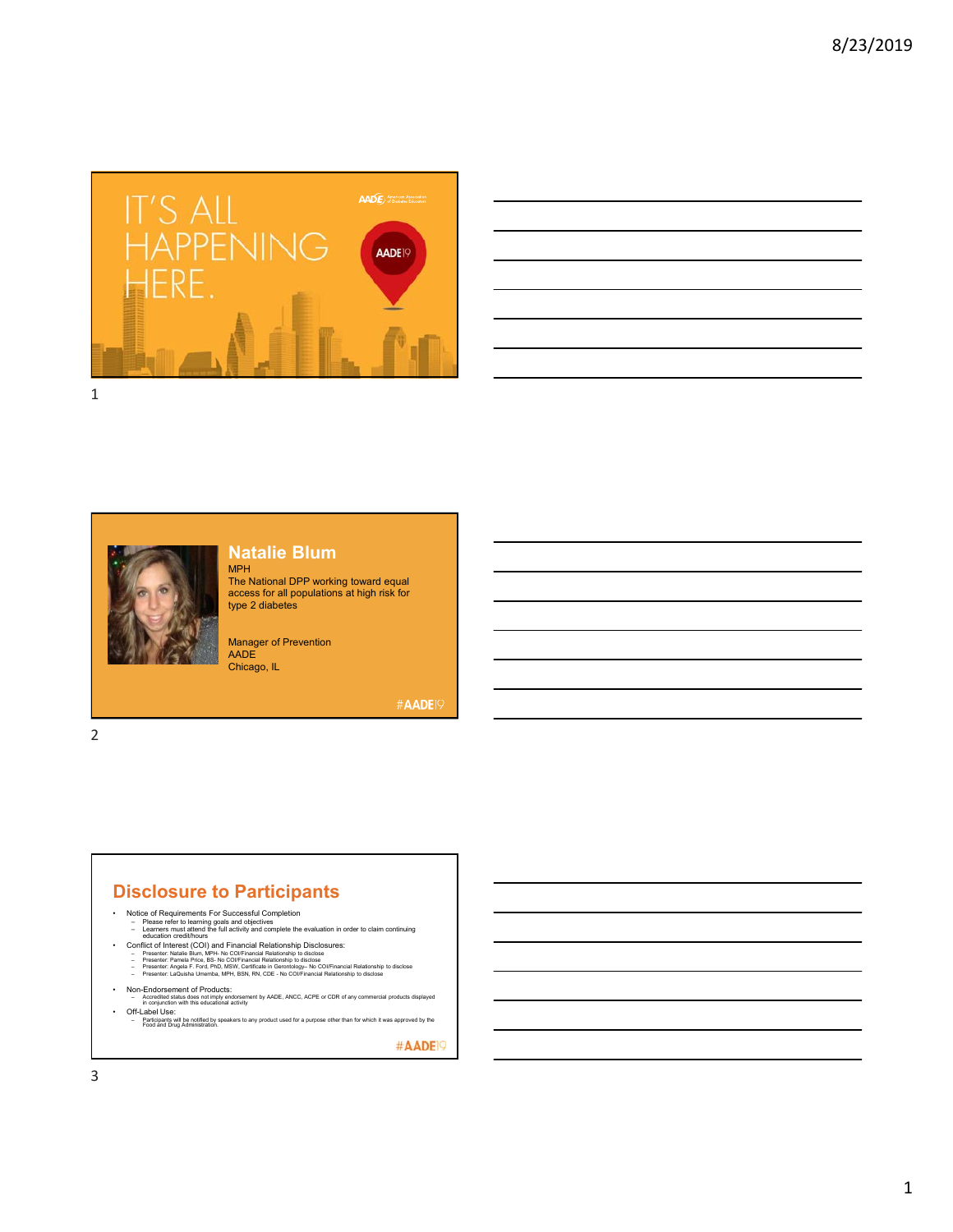### **Health Equity Among African Americans in Diabetes Prevention**

- The National DPP working toward equal access to the lifestyle change program for all populations at high risk for type 2 diabetes
- Review best practices for working with faith-based partners and creating culturally relevant<br>educational materials
- Discuss lessons learned on addressing the growing health disparities for women of color
- Describe experience engaging and providing quality DPP programming tailored to African American populations

#AADE<sup>19</sup>

4



5

### **Diabetes Epidemic in African American Communities**

- More than 2.8 million African Americans have diabetes
	- o 12.7% percent of African Americans 18 or older have diabetes
	- o 1.8 times as likely to have diabetes as non-Hispanic whites
- African Americans are more likely to have complications from type 2 diabetes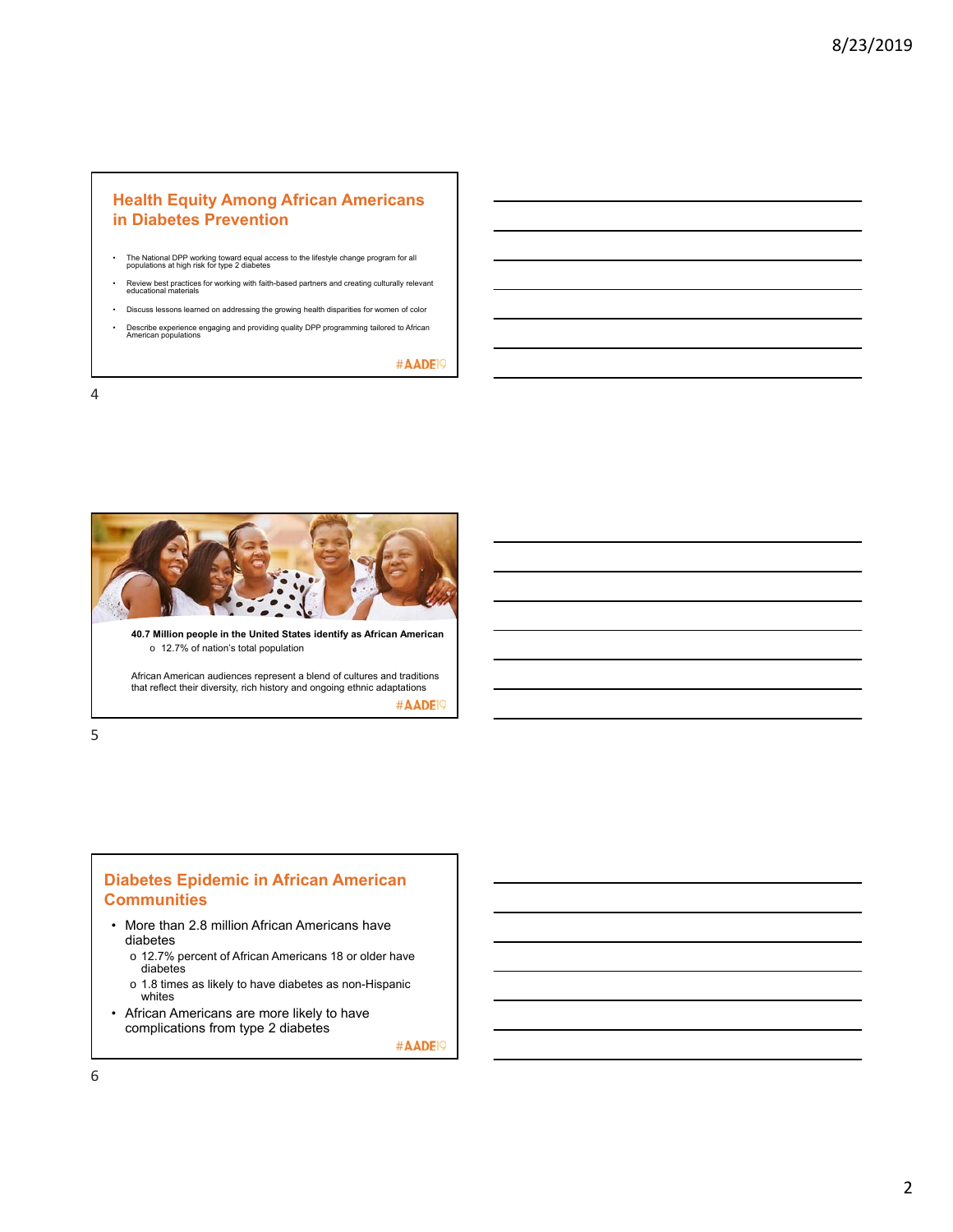



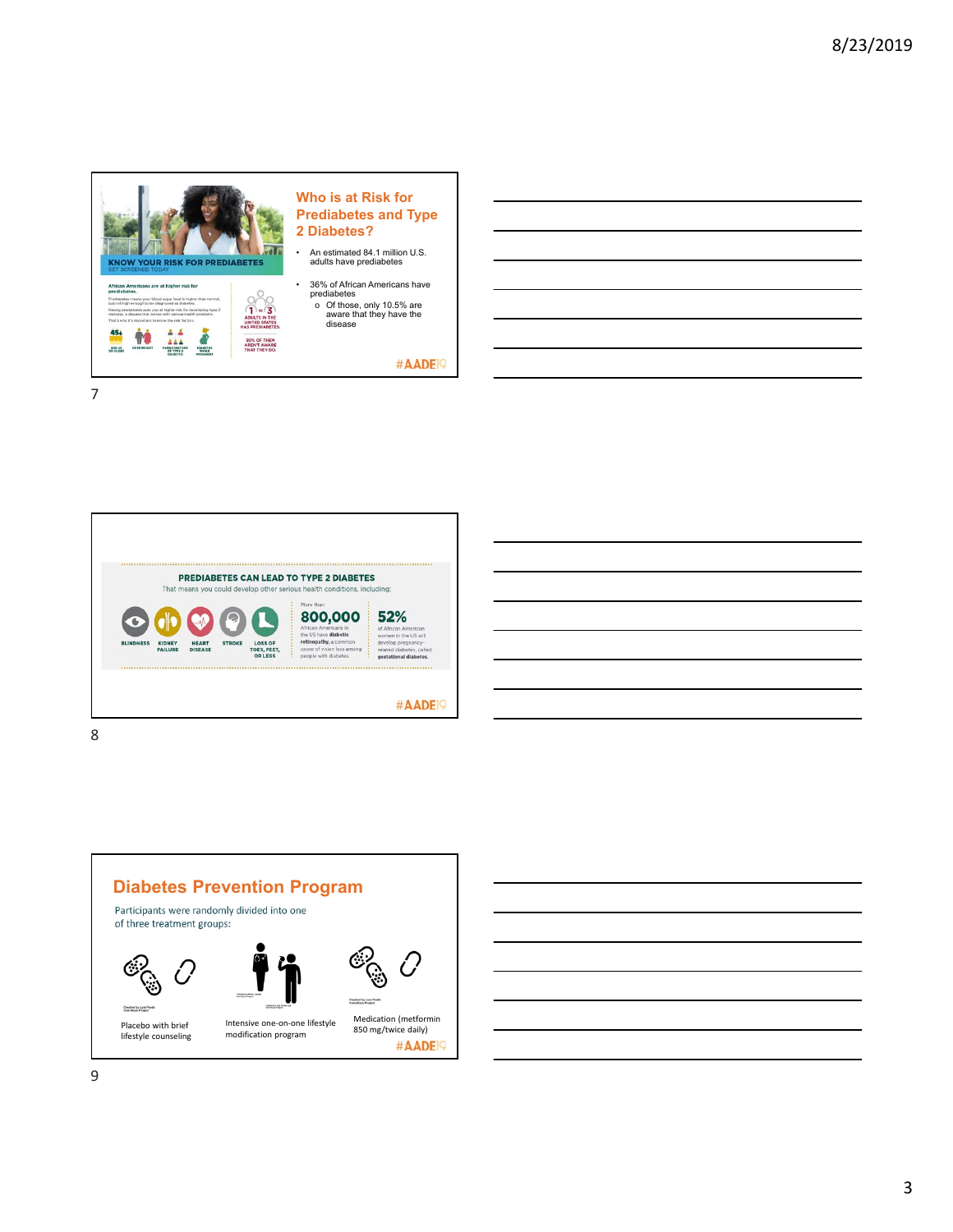

| <u> Alexandro de la contrada de la contrada de la contrada de la contrada de la contrada de la contrada de la co</u> |  |  |  |
|----------------------------------------------------------------------------------------------------------------------|--|--|--|
| <u> Andreas Andreas Andreas Andreas Andreas Andreas Andreas Andreas Andreas Andreas Andreas Andreas Andreas Andr</u> |  |  |  |
|                                                                                                                      |  |  |  |
|                                                                                                                      |  |  |  |
|                                                                                                                      |  |  |  |
| <u> Alexandro de la contrada de la contrada de la contrada de la contrada de la contrada de la contrada de la co</u> |  |  |  |
|                                                                                                                      |  |  |  |

11

## **National Diabetes Prevention Program**

National Diabetes Prevention program – or National DPP – is a partnership of public and private organizations working to prevent or delay type 2 diabetes.



Priority populations have been under-enrolling relative to their disease burden and risk factors.

• Expand National DPP infrastructure to close the enrollment gap • Achieve 5-7% weight loss • Reduce their risk for developing type 2

diabetes

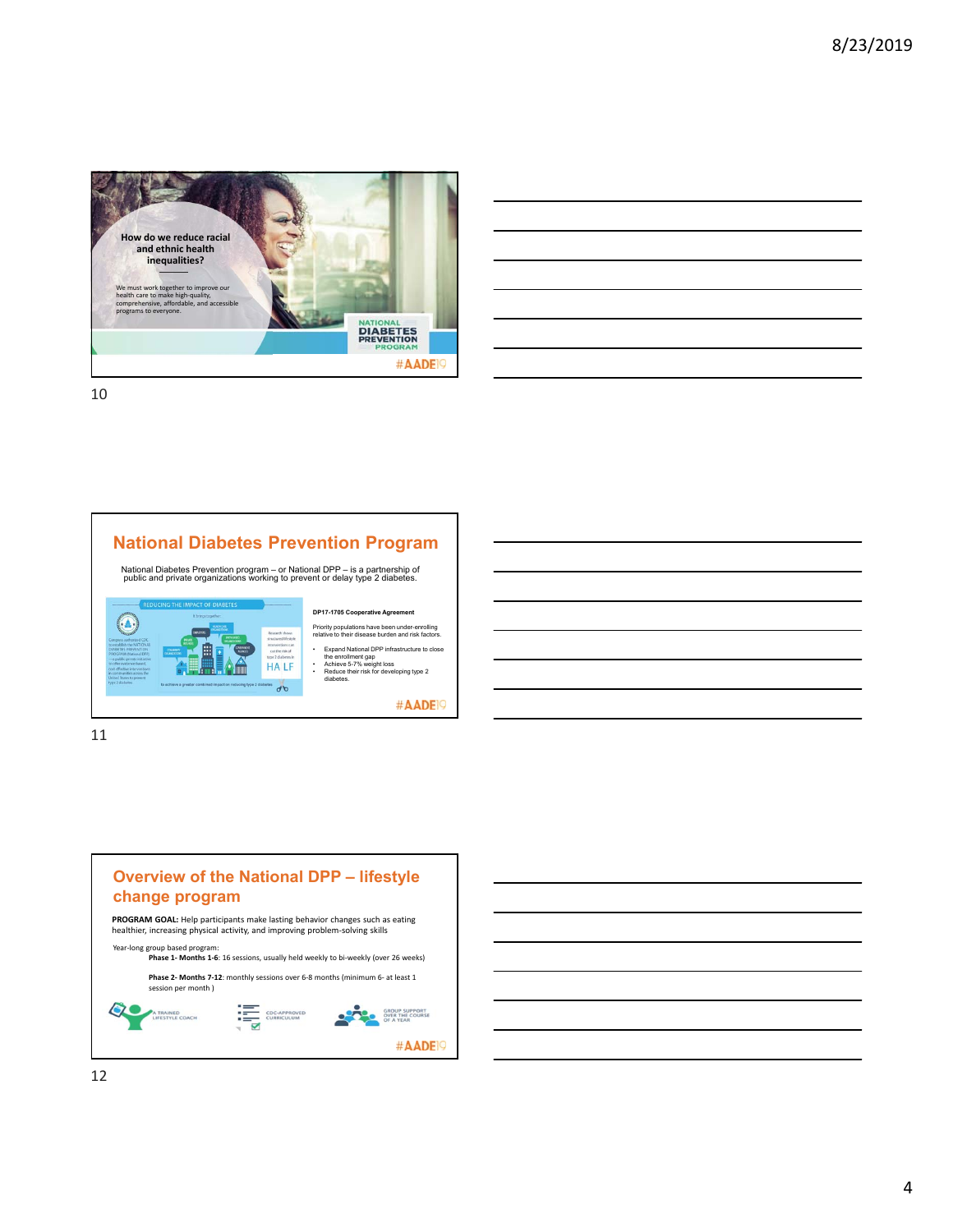#### **Understanding African American Audiences**

- Characterizes and Cultural Understanding Education and Health Literacy
- 
- Health Behaviors<br>• Trusted Sources • Trusted Sources and Influencers
- 
- Media Habits<br>• Consideration
- Considerations for Messaging
- **Proven Strategies**



### 13





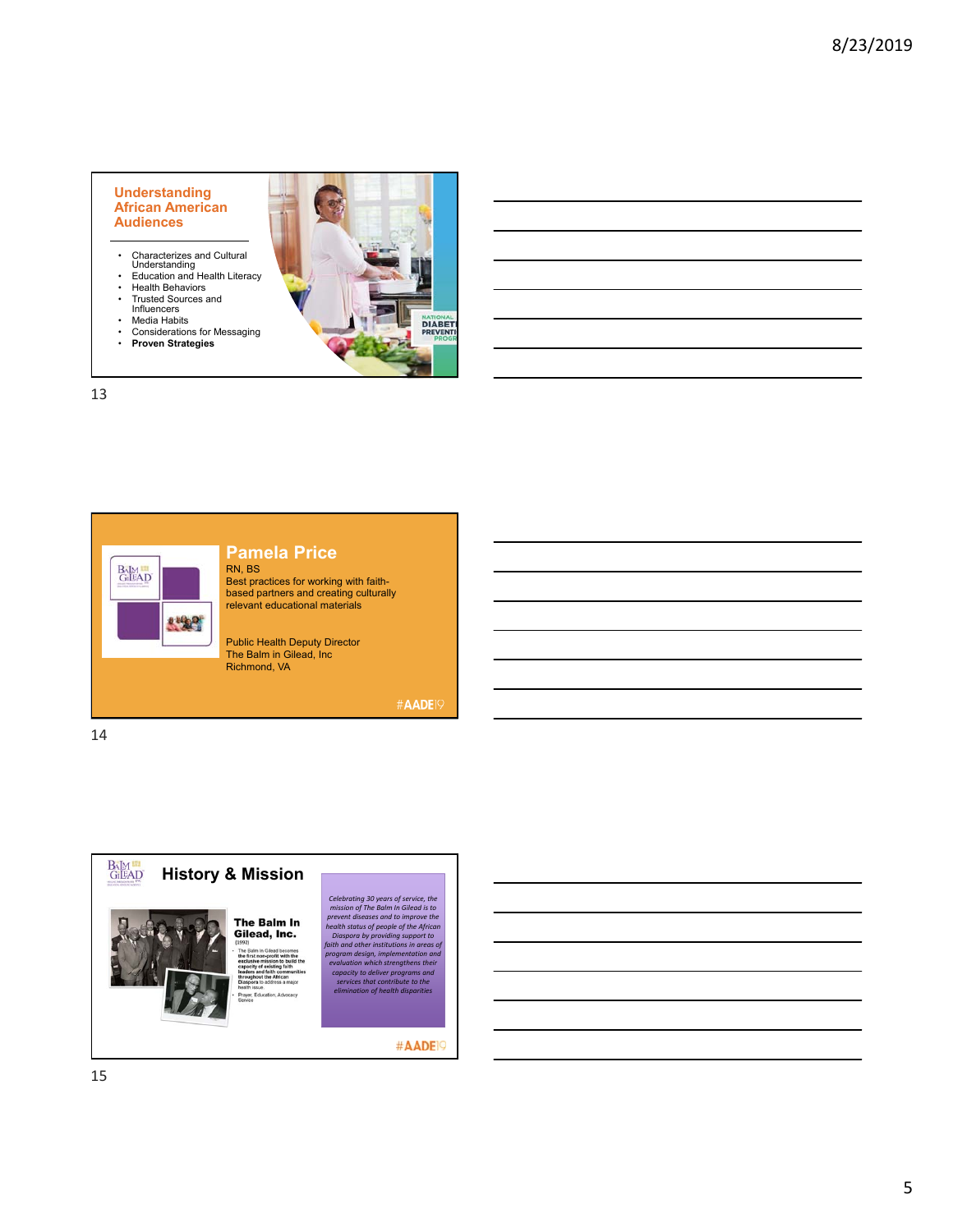

| <u>se a componente de la componente de la componente de la componente de la componente de la componente de la com</u>                                                                                                                |  |
|--------------------------------------------------------------------------------------------------------------------------------------------------------------------------------------------------------------------------------------|--|
|                                                                                                                                                                                                                                      |  |
| $\overline{\phantom{a}}$                                                                                                                                                                                                             |  |
| <u>. In the contract of the contract of the contract of the contract of the contract of the contract of the contract of the contract of the contract of the contract of the contract of the contract of the contract of the cont</u> |  |
| <u> 1989 - Johann Barnett, fransk politiker (d. 1989)</u>                                                                                                                                                                            |  |



17

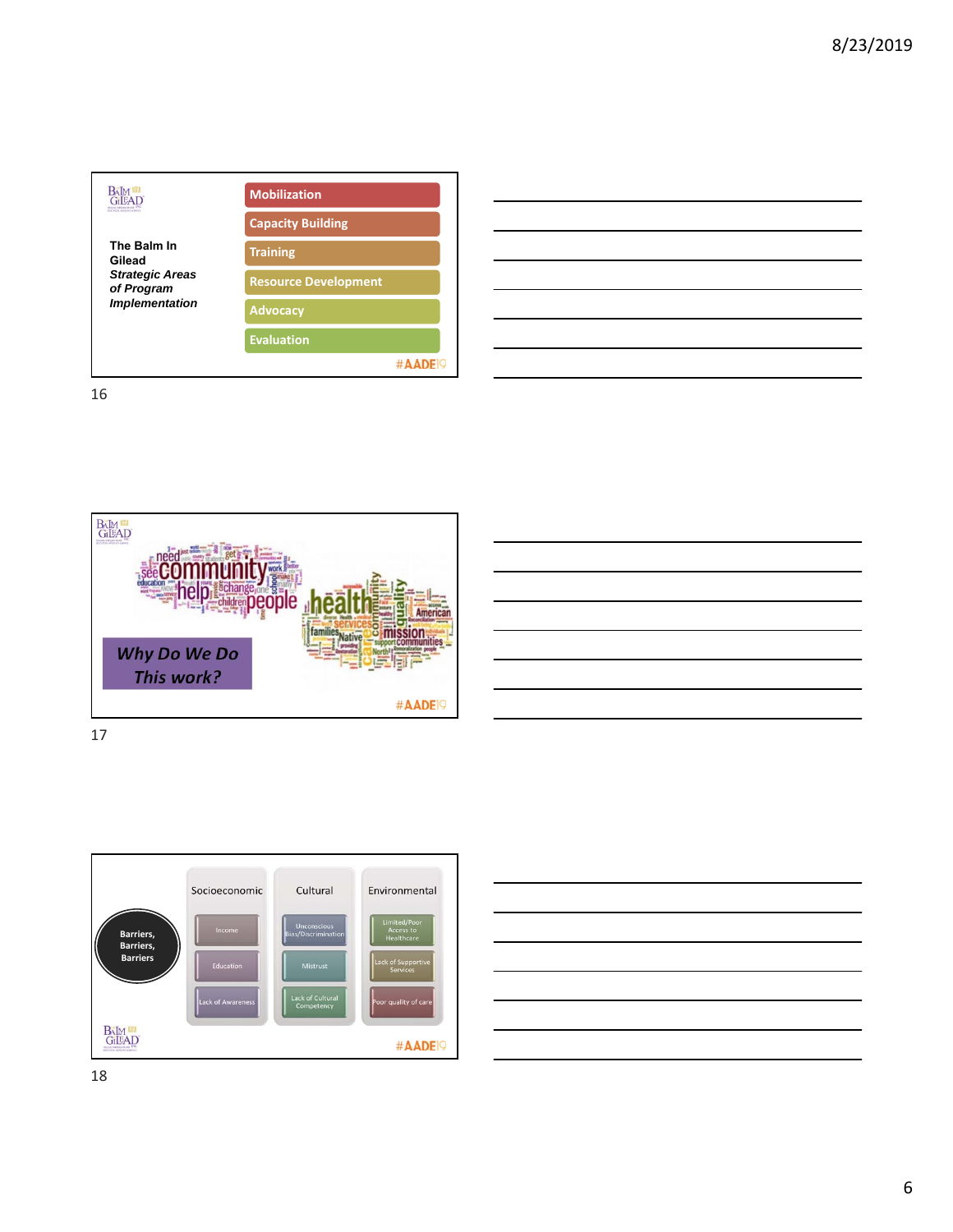### **African Americans, Faith, & Health**

*There is a profound relationship between faith and health, particularly in the African-American population. Studies have found that African-Americans are one of the most "religious" racial and ethnic groups in the US.* 



#AADE<sup>19</sup>

19

**BAM**<br>GILEAD



20



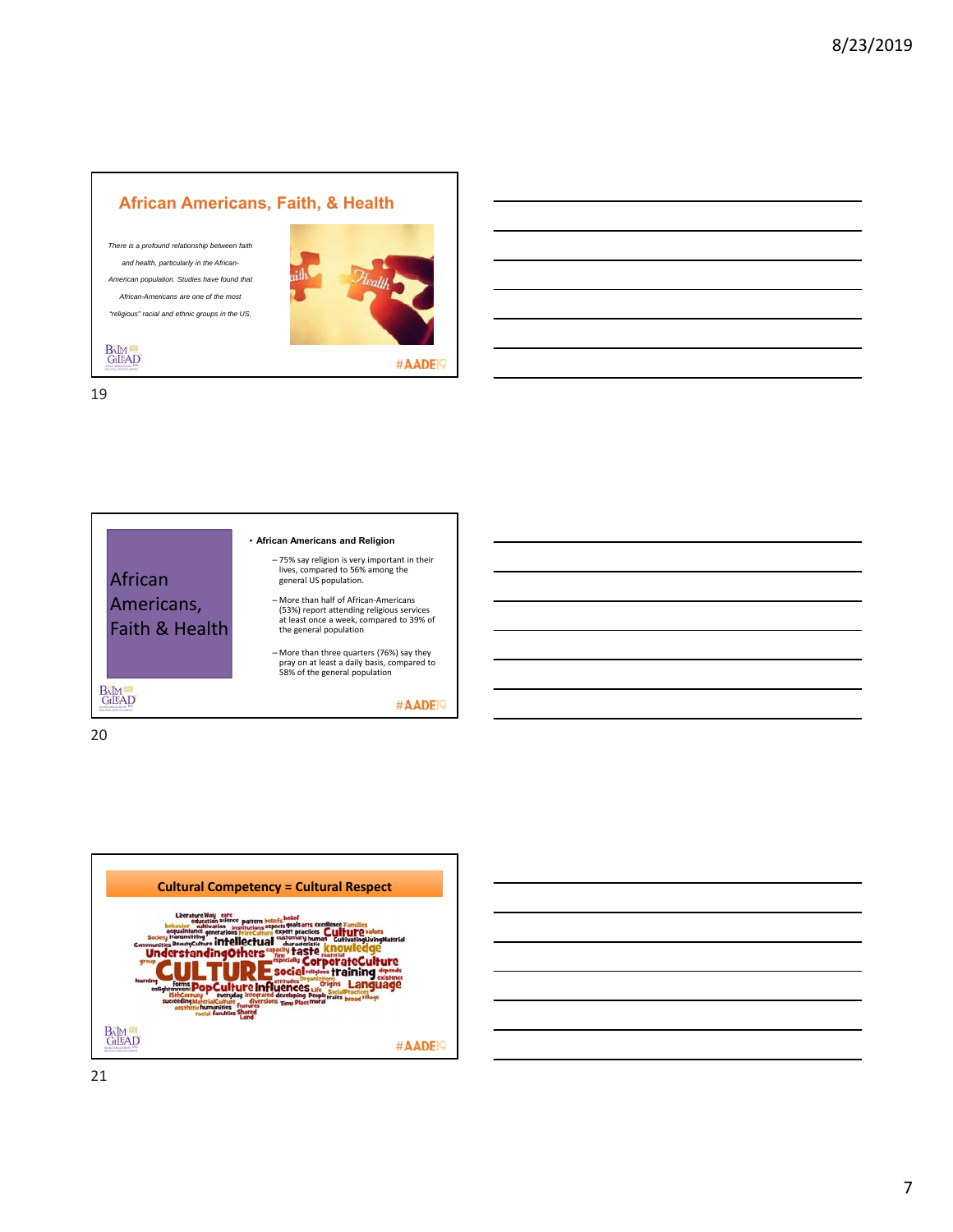





23

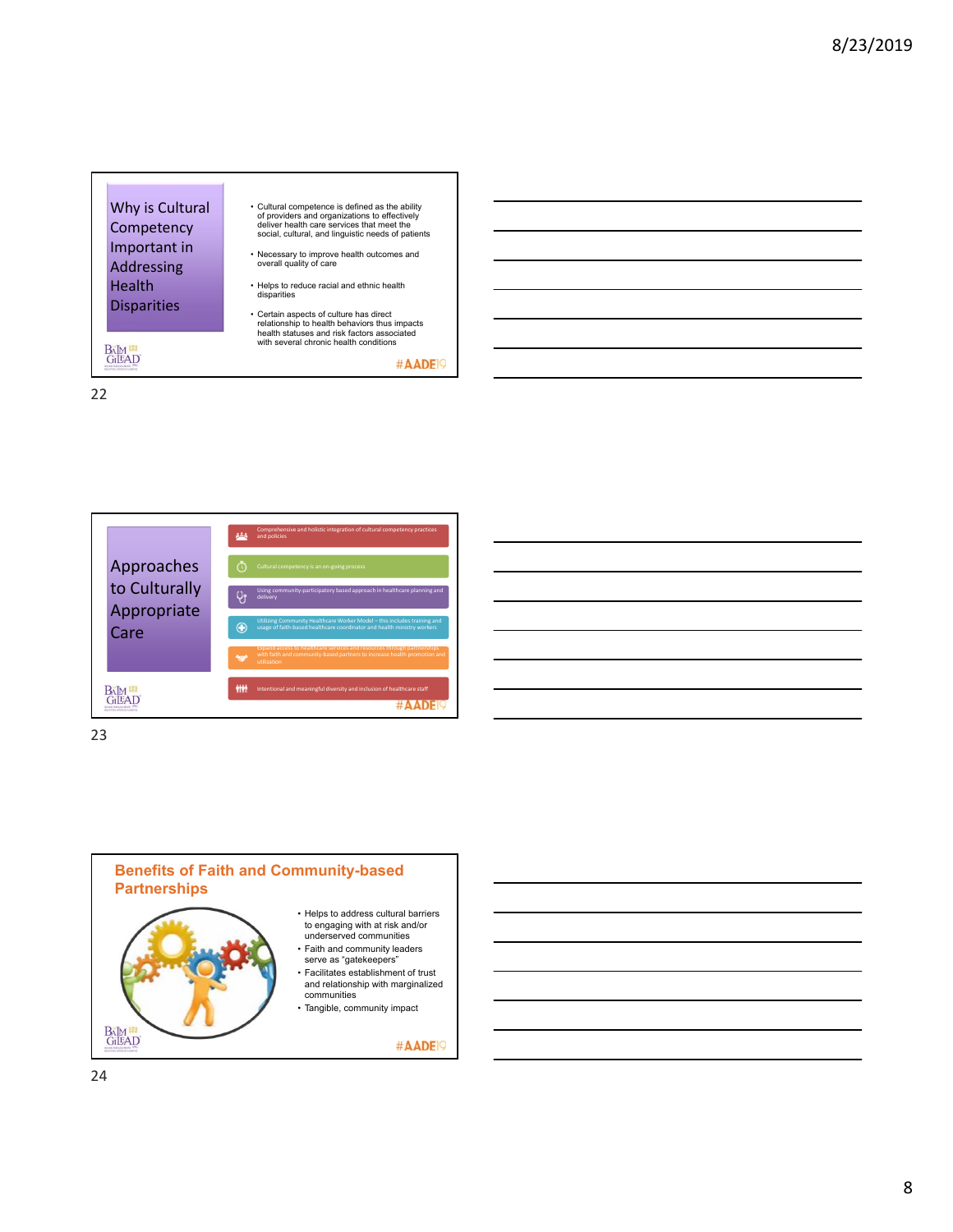









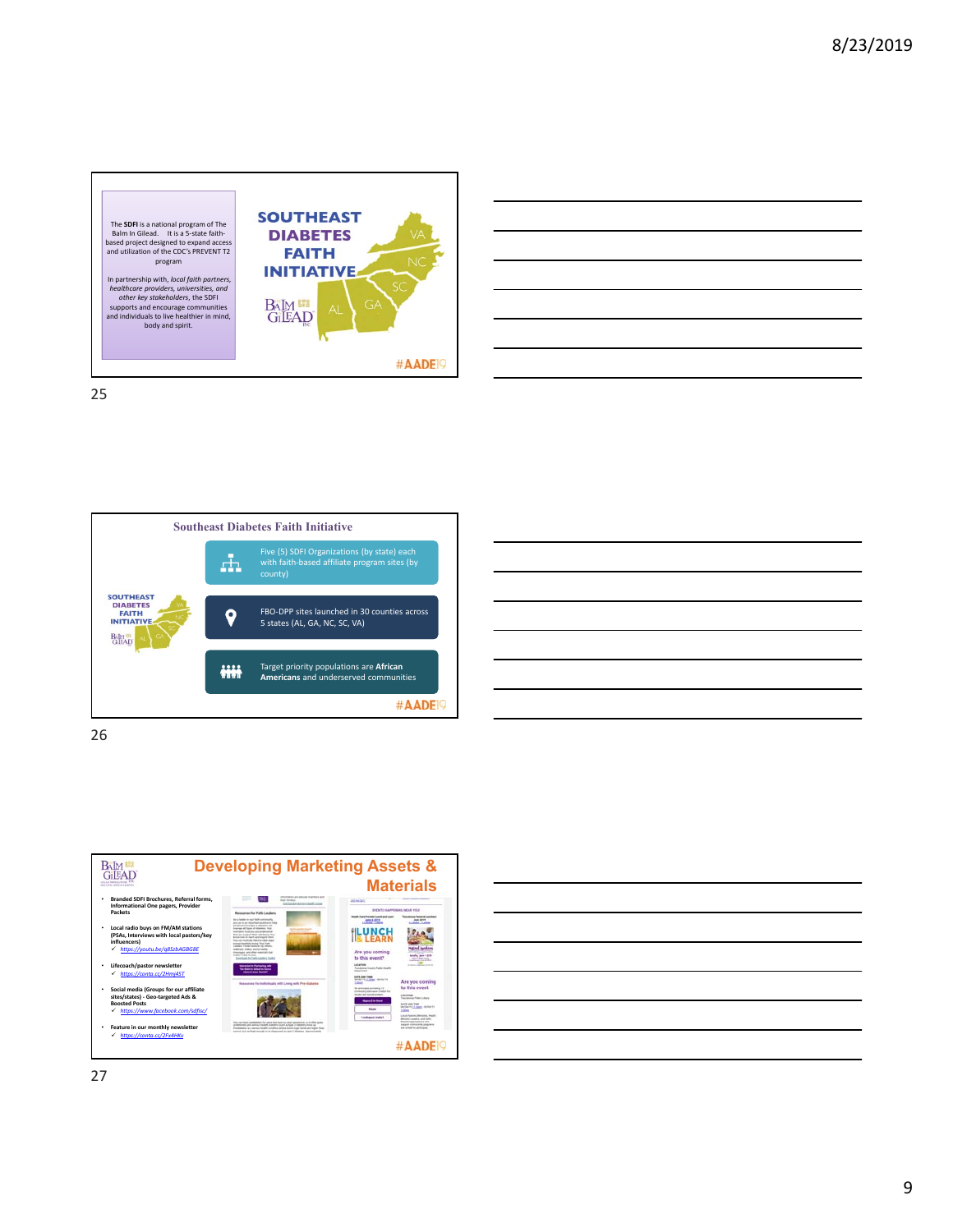





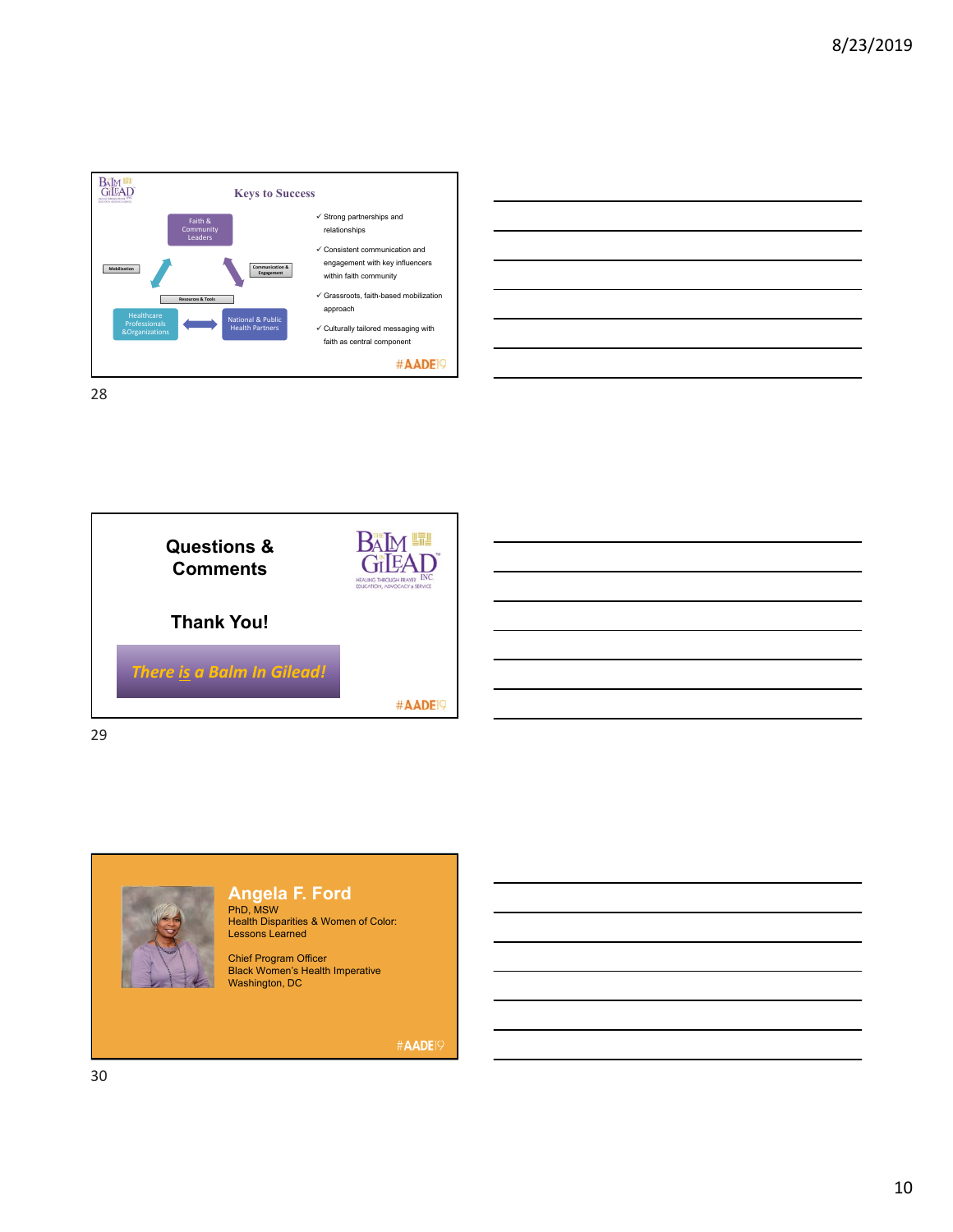#### **BWHI**

- Founded in Atlanta as the *National Black Women's Health Project* in 1983.
- Dedicated to improving the health and wellness of our nation's 21 million Black women and girls – physically, emotionally and financially.
- **Priorities:** Maternal health, chronic disease prevention, reproductive and sexual health, breast and cervical cancer

#AADE<sup>19</sup>

31

#### **BWHI**

- Selected by CDC as one of the 6 original national organizations to launch the<br>National Diabetes Prevention Program from 2012‐2017. Funded again for 2017‐<br>2022.
- BWHI lifestyle change program branded as *Change Your Lifestyle. Change Your Life.*  (CYL2).
- 12 Master Trainers (male and female), including 2 who deliver the program and train coaches in Spanish.
- **Priority populations:** Black women, Latinas and anyone 65 and older

#AADE<sup>19</sup>

32

### **BWHI PROVIDER NETWORK: EDGE** *E***ducate,** *D***emonstrate,** *G***uide,** *E***mpower**

#### **Program Providers**

AM Health Services, LA Black Women for Wellness, CA Claiborne County Health Dept, MS Fundamental Health Solutions, TN Indiana Minority Health Coalition, IN Outpatient Medical Center, LA

## **Program Providers**

Perfect Lifestyle, TX Rural Health Medical Program, AL The Wellness Coalition, AL Urban Health Resource, MI Whatley Health Services, AL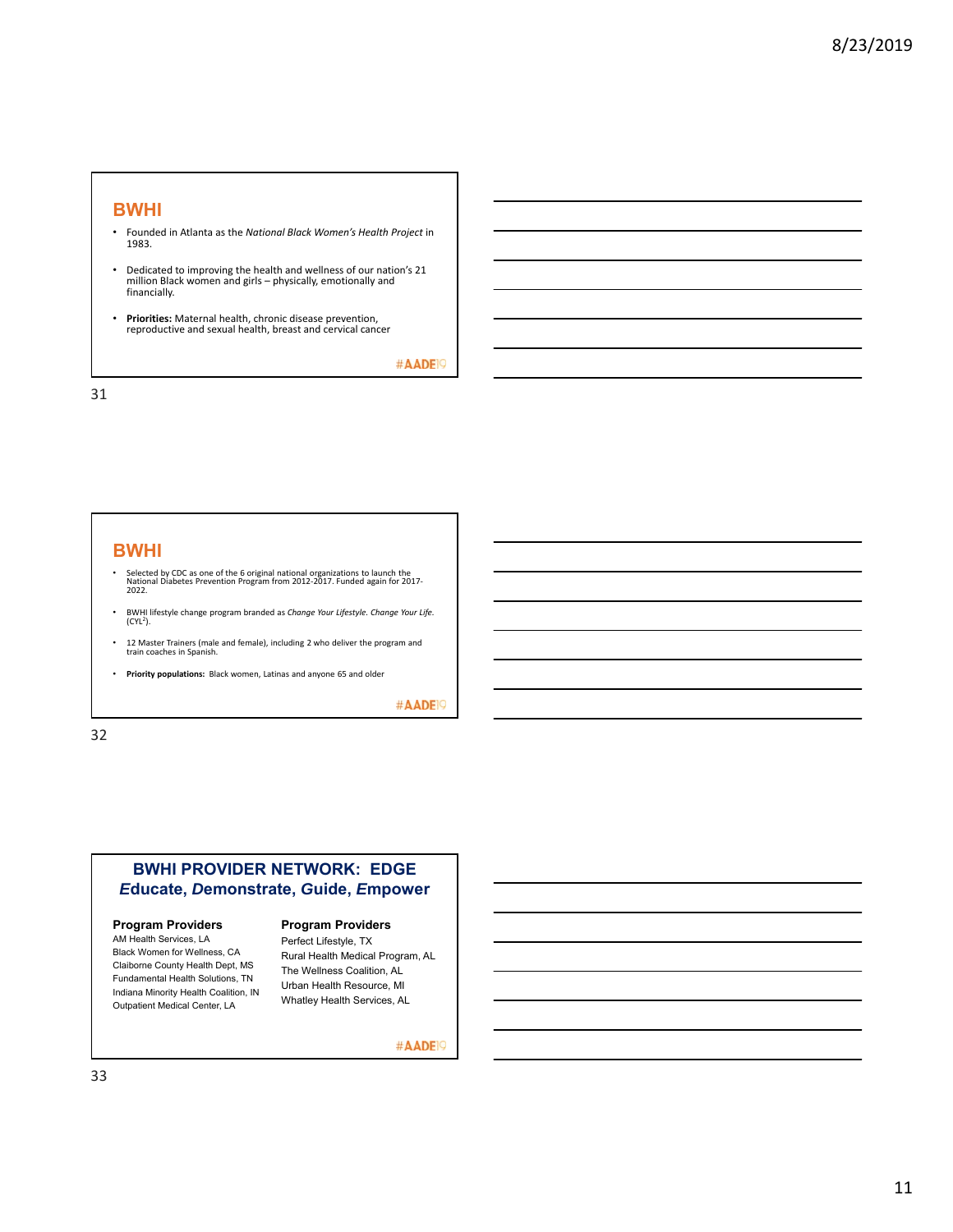## **Program Highlights**

- Program delivered in English & Spanish
- Sponsored 195 classes @ 149 locations with 18 program partners
- Enrolled 2,756 participants (as of 7/1/19)
- Retention rates as high as 88%

#AADE<sup>19</sup>

34

## **Lessons Learned**

- Must first establish trust and credibility.
- Focus on health equity instead of health disparities.
- Stress is a major issue ‐ Emotional wellness must be a priority.
- Must see themselves in the message if the message is for them.
- Language used to communicate messages is very important.<br>• Empower women to recognize and address implicit bias.
- Empower women to recognize and address implicit bias. • Lifestyle change must be addressed in the context and reality of their lived experience, and through a holistic and cultural lens.
- Include in research/clinical trials.

#AADE<sup>19</sup>

35

## **Thank You!**

#### **For more information:**

Angela F. Ford, PhD, MSW Chief Program Officer aford@bwhi.org 202.787.5923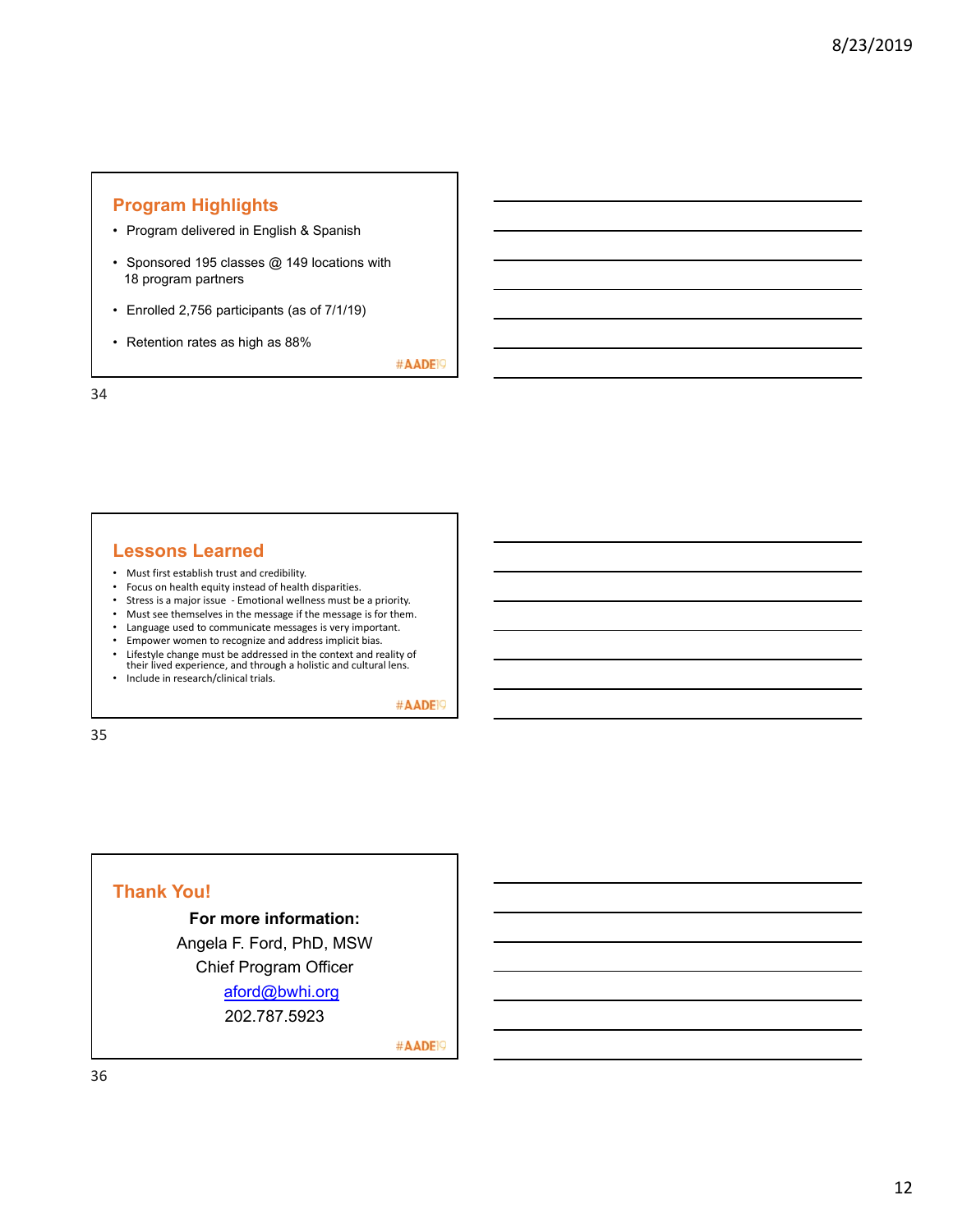

## **Quisha Umemba**

MPH, BSN, RN, CDE Engaging and providing quality DPP programming tailored to African American populations

**Diabetes Nurse Consultant** Texas Department of State Health Services Diabetes Prevention and Control Program Austin, Texas

#AADE<sup>19</sup>

37



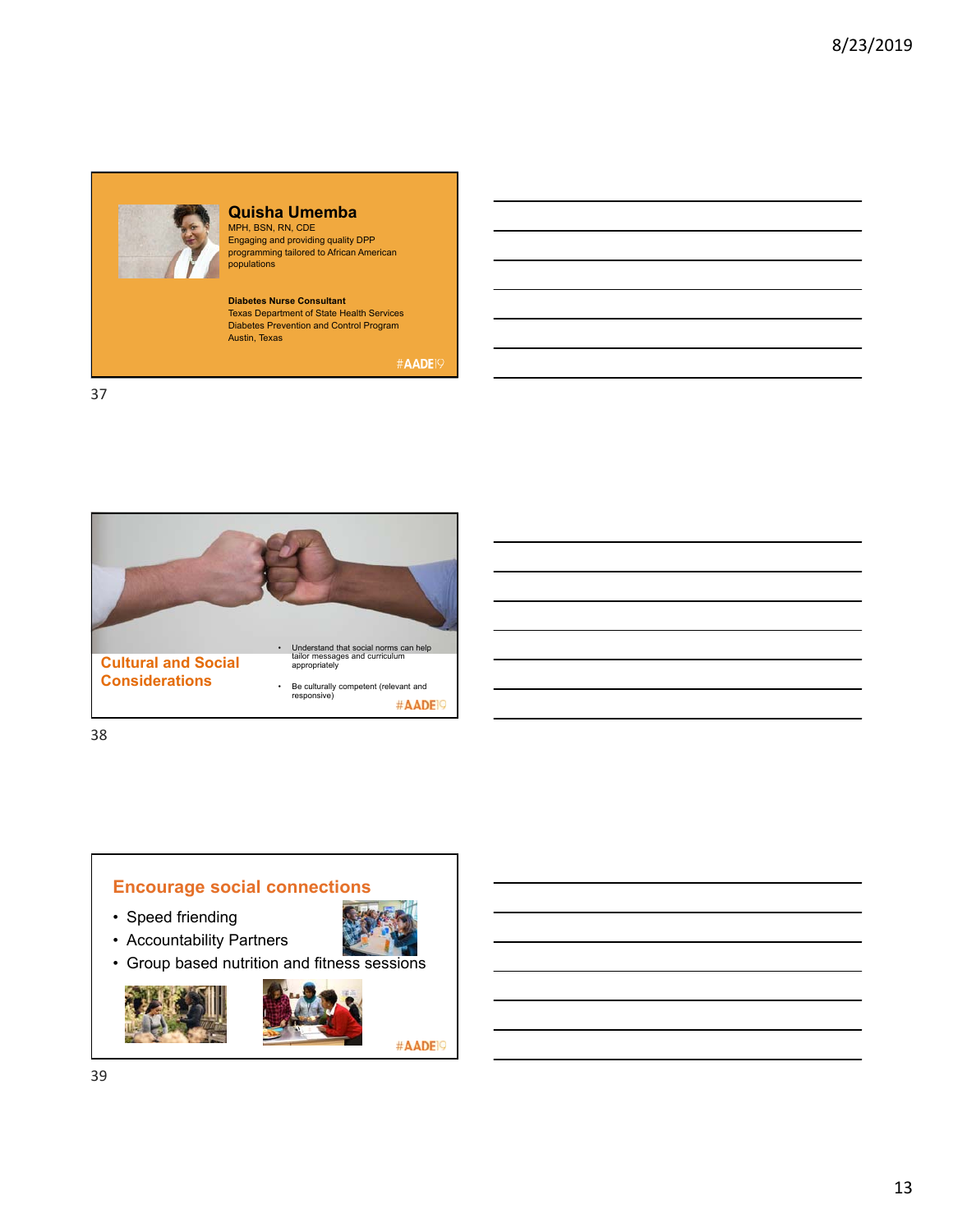# **Building Trust and Rapport**



- Through faith-based and religious organizations
- Through Community Health Workers/Lifestyle Coaches that identify with population
- Through trusted community-based groups

#AADE<sup>19</sup>

40



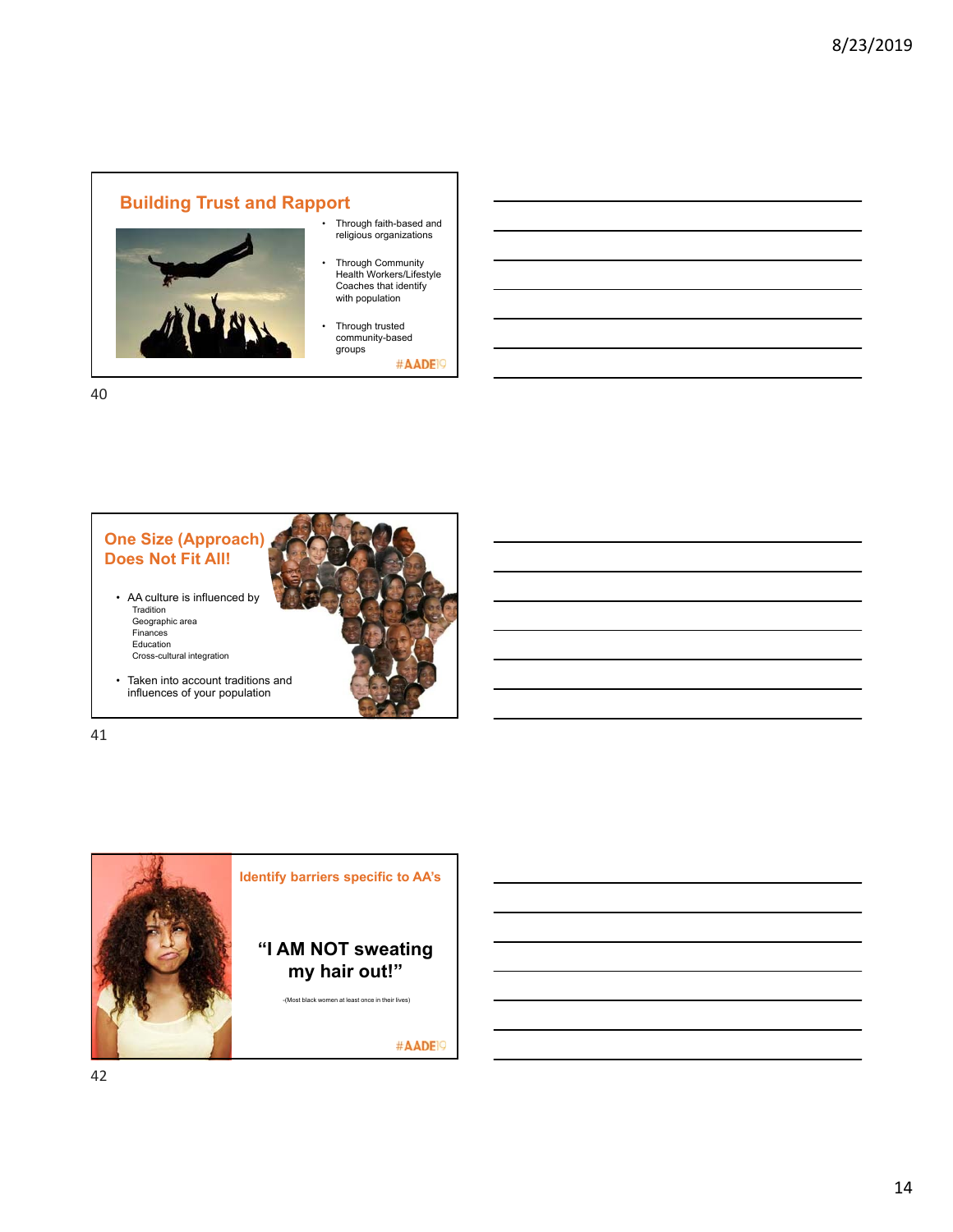### **Capitalize on missed opportunities**

- Consider culture when reconciling informal knowledge against medical information
- Be mindful of implicit bias and be respectful of the lived experiences of AA's
- Engage AA's in between sessions in non‐ traditional ways (phone calls, texts, telemedicine, social media, etc.).

43

### **Recommendations**

- Consider social norms and lived experiences
- Encourage social connections
- Build trust and rapport
- Consider culture when reconciling informal knowledge against medical information
- Engage AA's in-between classes, especially if they are prone to missing sessions.
- Address barriers (individual and cultural) and modify interventions accordingly
- There is no "one size fits all" approach #AADE<sup>19</sup>